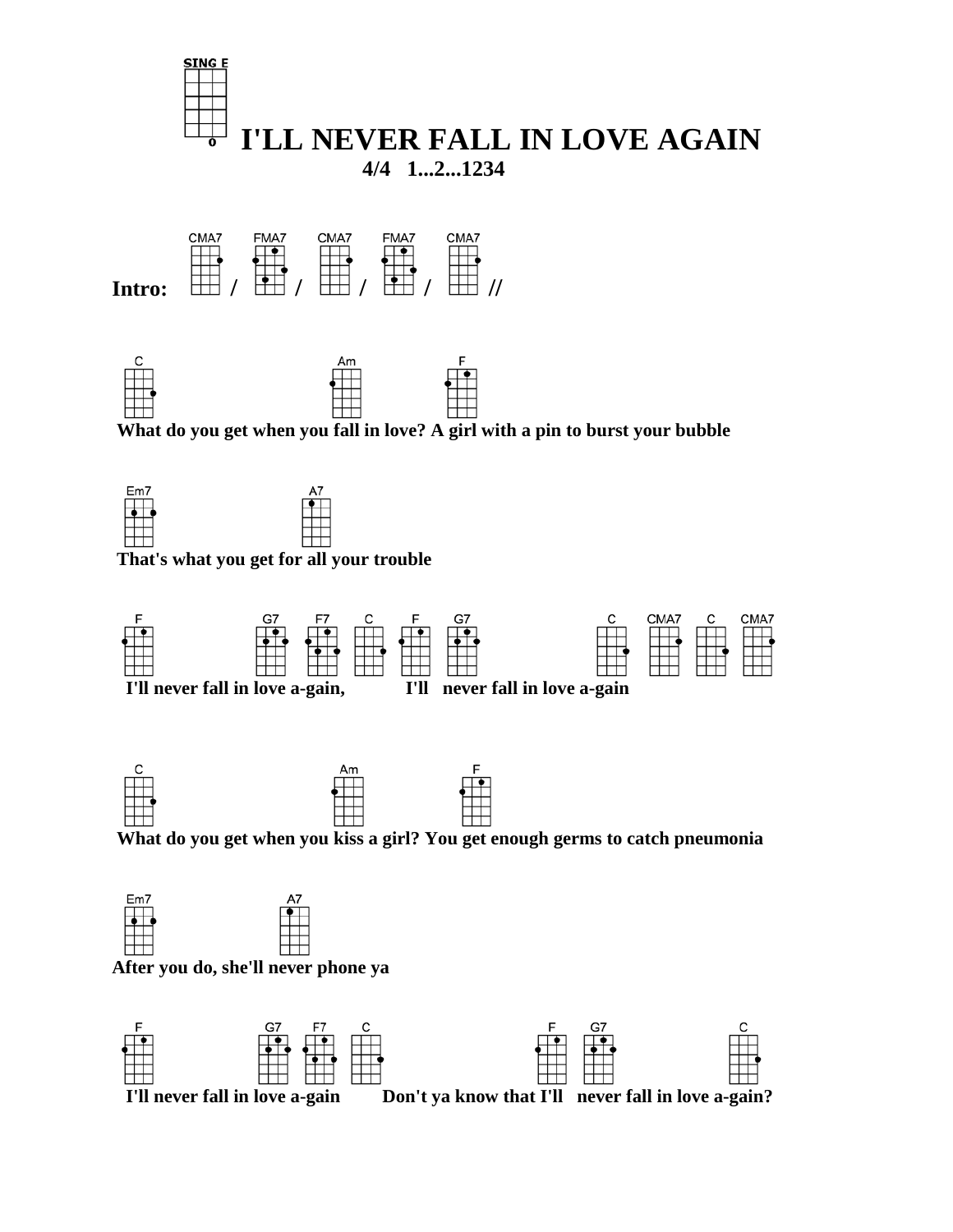





 **Out of those chains, those chains that bind you. That is why I'm here to remind you**



 **What do you get when you fall in love? You only get lies and pain and sorrow**



 **So, for at least un-til tomorrow,**



**I'll never fall in love a-gain** Don't ya know that **I'll never fall in love a-gain?** 

| G7 |  | Dm7 | CMA7 |
|----|--|-----|------|
|    |  |     |      |
|    |  |     |      |

 **I'll never fall in love a-gain.**